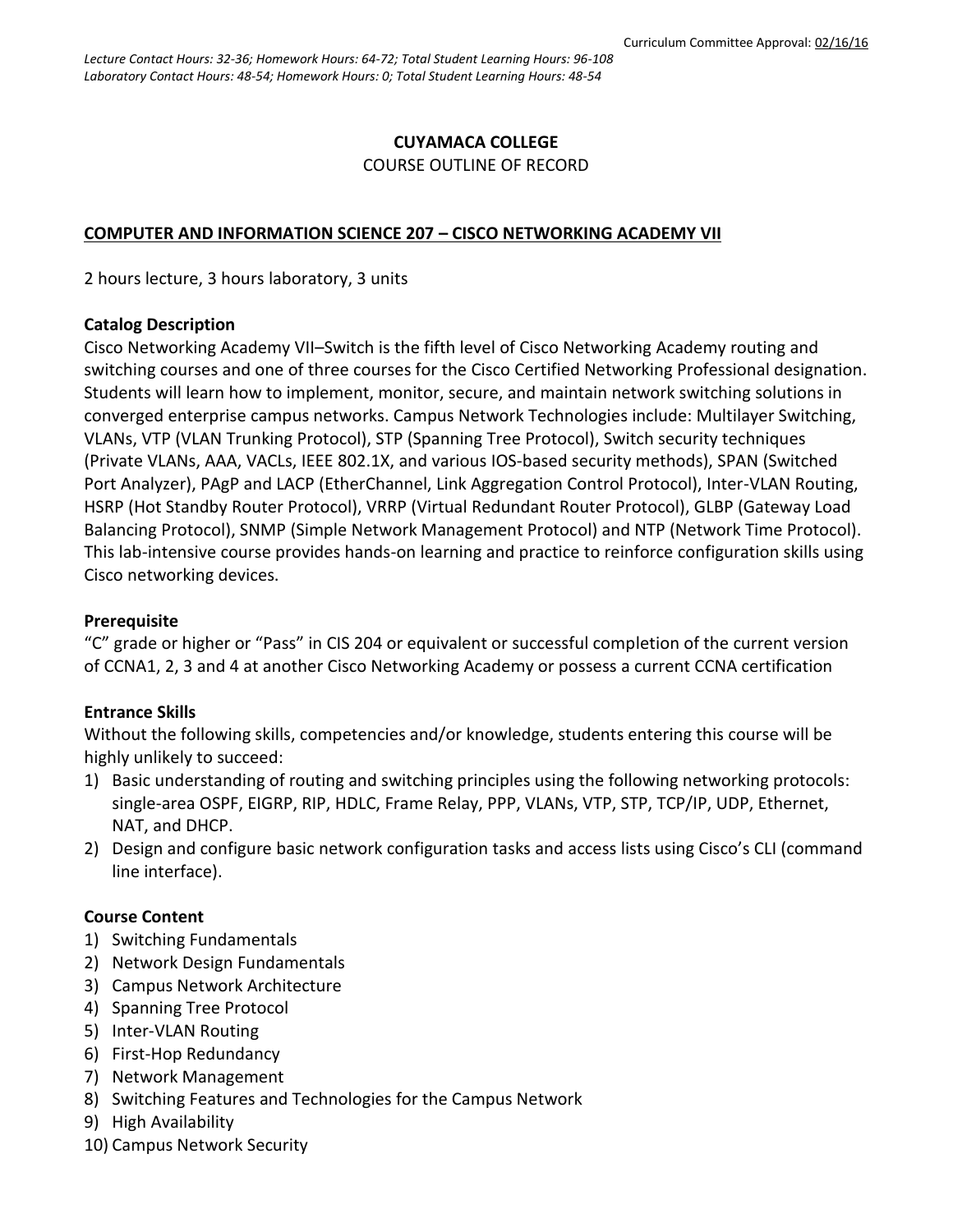#### **Course Objectives**

Students will be able to:

- 1) Implement, monitor, and maintain switching in an enterprise campus network
- 2) Implement appropriate spanning tree protocols (IEEE802.1D, 802.1w, 802.1s, and Cisco proprietary) in campus networks.
- 3) Implement VLANs in campus networks using Inter-VLAN routing, LACP, PAgP, and DHCP.
- 4) Configure and optimize HSRP, VRRP, and GLBP redundancy on switches
- 5) Describe the Stackwise and VSS high availability switch technologies
- 6) Describe and implement LAN security features including AAA, Private VLANS, VLAN ACLs, and other IOS-based switch security tools

# **Method of Evaluation**

A grading system will be established by the instructor and implemented uniformly. Grades will be based on demonstrated proficiency in subject matter determined by multiple measurements for evaluation, one of which must be essay exams, skills demonstration or, where appropriate, the symbol system.

- 1) ++Written quizzes and exams that measure students' ability to describe network switching technologies, functions and characteristics, and analyze a scenario and choose the alternatives and troubleshooting options.
- 2) Scenario-based lab activities that measure students' ability to configure switching technologies on a switched campus network topology.
- 3) Practical application-based examinations that measure students' ability to evaluate a scenariobased switch topology; analyze the topology and determine configuration requirements/problems; configure multiple switches using the Cisco IOS to achieve the correct requirements of the scenario.

## **Special Materials Required of Student**

Electronic storage media

## **Minimum Instructional Facilities**

Computers with Internet Browser, Internet connectivity, and software; network connection not connected to school academic resources; 19 inch equipment racks populated with cross-connect patch panels, Cisco Access servers and switches, interconnecting CAT 5E and Serial cabling; White boards; student desks and chairs; teacher desk and chair; lab desks with computers not connected to the school academic network resources; overhead computer projection system and projection screen, printer; computer server; storage cabinets.

## **Method of Instruction**

- 1) Lecture and demonstration
- 2) Hands-on practice using the laboratory routers, switches, patch panels, access servers, computers, and virtualized PCs

## **Out-of-Class Assignments**

May include the following:

- 1) Reading assignments
- 2) Technical skill labs using NetLabs
- 3) Technical skill labs using laboratory routers, switches, patch panels, access servers, computers, and virtualized PCs
- 4) Tests and quizzes

## **Texts and References**

1) Required(representative examples):